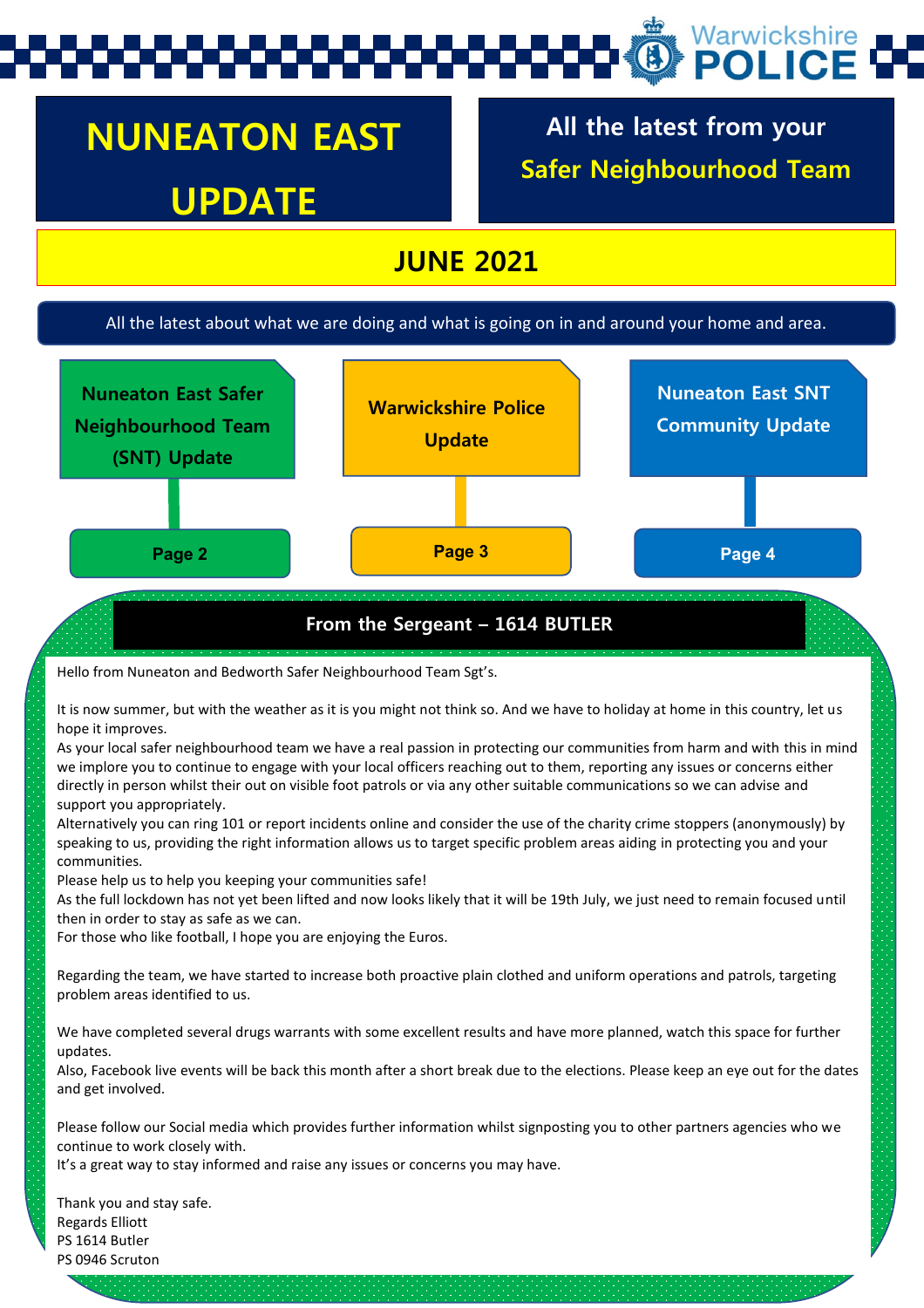Warwickshire<br>**POLICE** G

**Nuneaton East Safer Neighbourhood Team (SNT) Update** 

**VEHICLE** 

CRIME

**How to keep up with Nuneaton East Safer Neighbourhood Team**  We are on Twitter: **@Nuneatoncops** We are on Facebook: **Nuneaton and Bedworth Police**

**We are receiving reports o[f thefts from vehicles in the St Nicholas](https://www.google.com/url?sa=i&url=https://www.warwickshire.police.uk/cp/crime-prevention/keeping-vehicles-safe/&psig=AOvVaw2y6TOXKqzj9vjzOJAbfmLP&ust=1625241656988000&source=images&cd=vfe&ved=0CAcQjRxqFwoTCKiZlI-fwvECFQAAAAAdAAAAABAE)  Park and Horeston Grange area of Nuneaton East. We would like to remind residents to make sure they are securing their valuables and locking their vehicle's.**

**We also urge residents to report any suspicious behaviour via our control room on either 101 or 999 in an emergency.** 

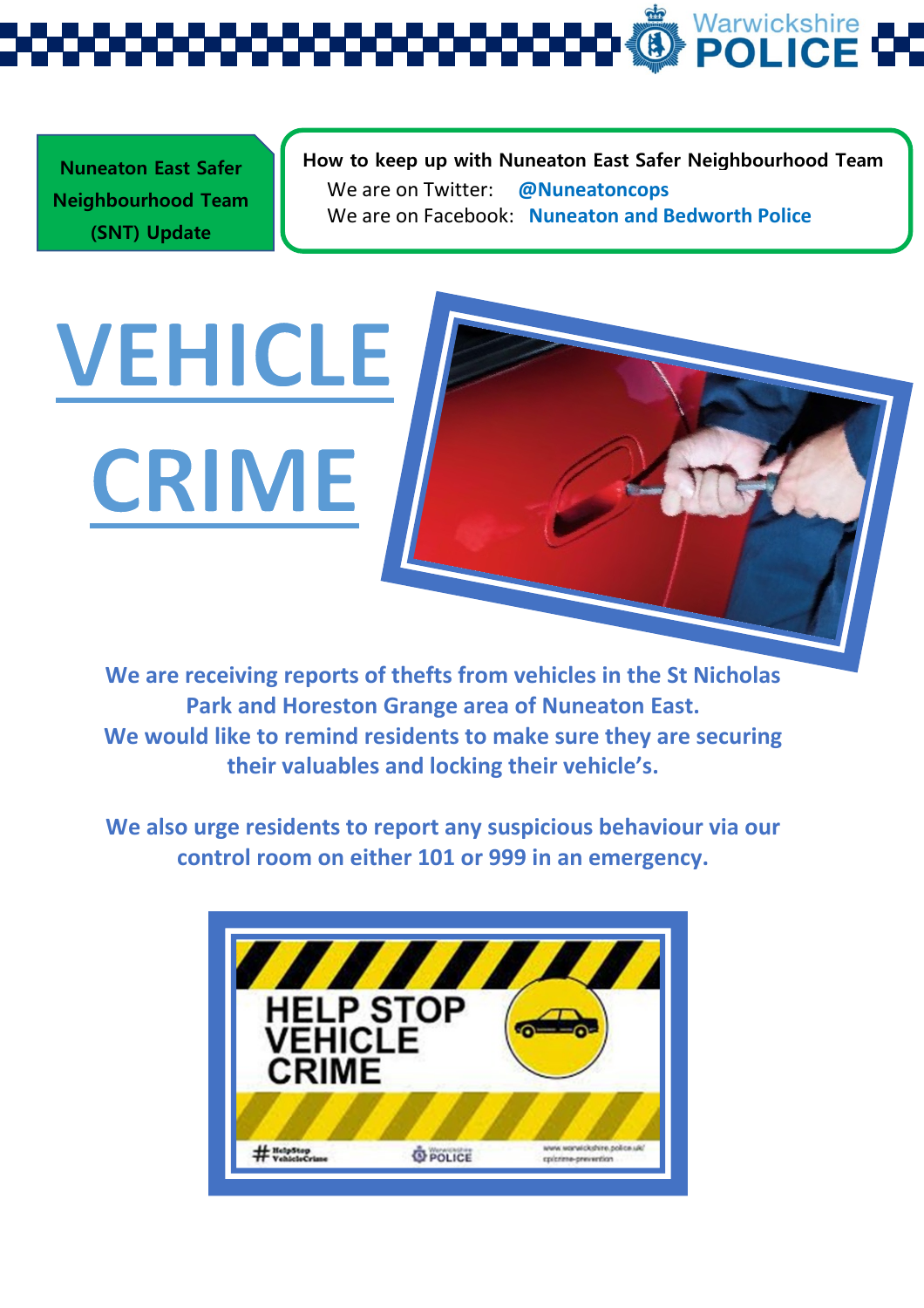### **Nuneaton East Community**

#### **RECENT EVENTS THAT HAVE TAKEN PLACE….**

If you think you may have seen or heard anything suspicious or have any information about this incident then please call Warwickshire Police on 101 or alternatively you can call Crimestoppers anonymously on 0800 555 111

### **Out and about with Nuneaton East SNT**

### **Section 59's issued!**



June saw PCSO Venus issuing 2 section 59's to off road bikes that had been driven on private land in an anti-social manner. A section 59 lasts for 12 months and gives police the power to seize the vehicle being driven if it is seen to be driven again in an anti-social manner.

### **Bike coding!**

Nuneaton East have been running bike coding events across the Weddington Area. These have been a huge success and we urge residents to come along to our next event on Saturday  $10^{th}$  July – 3pm - Horeston Grange retail car park. Please come and have your bicycles security marked and meet the team.



Residents are also welcome to come along to discuss any issues they may be having or just to have a friendly chat.

### **Weddington Primary School – cycling proficiency!**

Officers from Nuneaton East saw children from Weddington Primary completing their cycling proficiency whilst on patrol. Members of the team then attended the school to give out high visibility jackets and lights to ensure the children remain safe when out cycling. We were really pleased to see the school engaging in such a positive scheme.